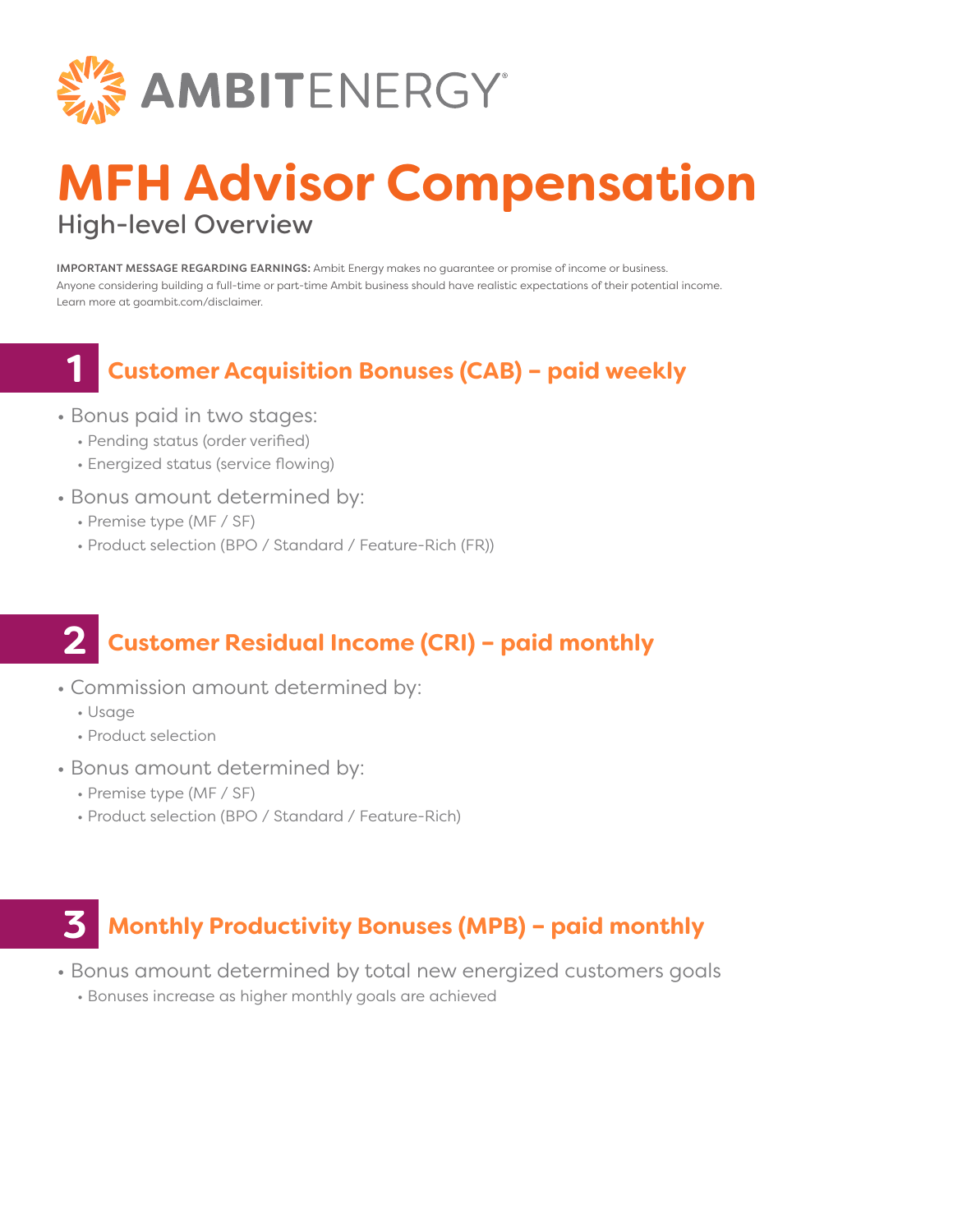# **MFH Advisor Compensation**

### **Customer Acquisition Bonus (CAB) 1**

For each customer referred by an Advisor who enters into a customer agreement and successfully completes enrollment with Ambit Energy, the Advisor will receive a CAB payment. Payment amount will be determined by premise type and product selection. Payments will be made once the customer achieves Pending status and Energize status according to the following schedule:

| <b>Multi-Family Premises</b> |            |               |  |       |
|------------------------------|------------|---------------|--|-------|
| <b>Customer Status</b>       | <b>BPO</b> | Standard / FR |  | Cı    |
| Pending                      | \$50.00    | \$75.00       |  | $P_6$ |
| Energized                    | \$90.00    | \$135.00      |  | Er    |
| <b>Total</b>                 | \$140.00   | \$210.00      |  |       |

| <b>Single-Family and Commercial Premises</b> |            |               |  |  |  |
|----------------------------------------------|------------|---------------|--|--|--|
| Customer Status                              | <b>BPO</b> | Standard / FR |  |  |  |
| Pending                                      | \$50.00    | \$75.00       |  |  |  |
| Energized                                    | \$115.00   | \$210.00      |  |  |  |
| <b>Total</b>                                 | \$165.00   | \$285.00      |  |  |  |

#### **Customer Residual Income (CRI) 2**

On a monthly basis, the Advisor will receive a CRI payment for each enrolled customer who is energized with Ambit Energy according to the following schedule:

|                | <b>BPO</b>    |               |         |              | Standard / FR |         |
|----------------|---------------|---------------|---------|--------------|---------------|---------|
| <b>Levels</b>  | <b>Band 1</b> | <b>Band 2</b> | Band 3  | <b>Band1</b> | <b>Band 2</b> | Band 3  |
| kWh/mo         | 500-1500      | 1501-2500     | $2501+$ | 500-1500     | 1501-2500     | $2501+$ |
| Advisor        | \$3.50        | \$5.50        | \$7.50  | \$6.20       | \$8.10        | \$9.75  |
|                | \$0.10        | \$0.15        | \$0.20  | \$0.15       | \$0.20        | \$0.25  |
| $\overline{2}$ | \$0.10        | \$0.15        | \$0.20  | \$0.15       | \$0.20        | \$0.25  |
| 3              | \$0.10        | \$0.15        | \$0.20  | \$0.15       | \$0.20        | \$0.25  |
| $\overline{4}$ | \$0.10        | \$0.15        | \$0.20  | \$0.15       | \$0.20        | \$0.25  |
| 5              | \$0.10        | \$0.15        | \$0.20  | \$0.15       | \$0.20        | \$0.25  |
| 6              | \$0.10        | \$0.15        | \$0.20  | \$0.15       | \$0.20        | \$0.25  |
| 7              | \$0.10        | \$0.15        | \$0.20  | \$0.15       | \$0.20        | \$0.25  |